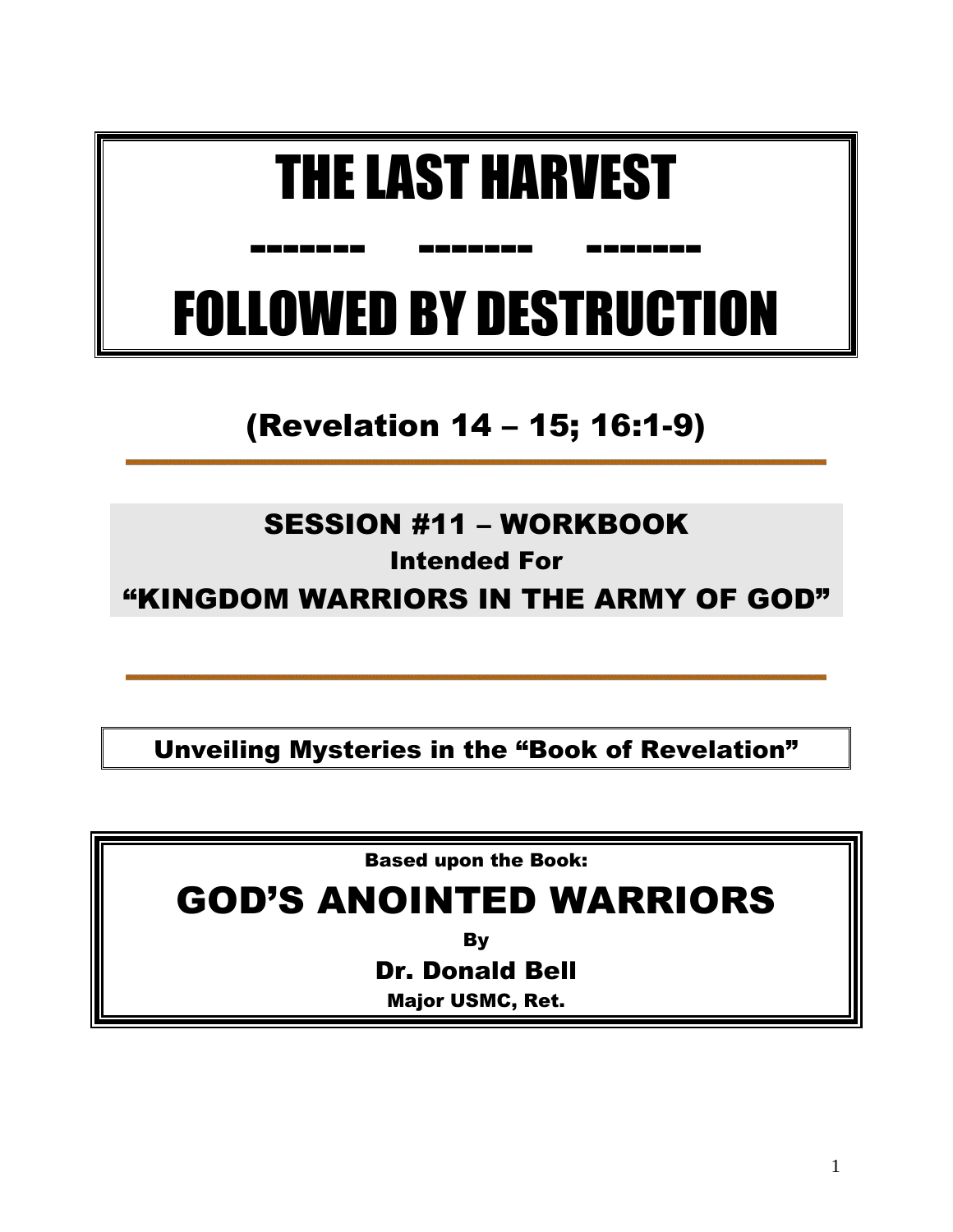### (Slides # 2 thru 4)

## "BLESSINGS & WARNINGS" SUMMARIZED IN SEVEN MAJOR EVENTS

The entire Book of Revelation is the prophetic unveiling of the Great War between the kingdom of God and the kingdom of the World for possession of the entire world of mankind. Over and over, we are presented with several important contrasts between light and darkness.

Between the devastations of the seven trumpets and the seven bowls of wrath yet to be poured out on the earth, there appears to be another series of "sevens."

#### **These are seven victorious visions which briefly summarize the events during the final proclamation of the gospel of the Kingdom of God throughout the earth.**

These blessings and warnings are culminated by the downfall of the kingdom of this world.

We will now examine a summarization of a series of seven events that take place from the time of the gathering of the Lord's 144,000 witnesses on Mt Zion until the launching of the first four Bowls of Wrath that will be poured out throughout the entire earth.

### (Slides # 5 thru 8)

## ONE: THE LAMB & HIS 144,000 TOGETHER ON MT. ZION (Revelation 14:1-5)

In this section of Revelation, we are given spiritual eyes to see the Lamb of God standing on Mt. Zion together with His 144,000 disciples who are the messengers of His light throughout the period of dark tribulations in the latter days.

Simultaneously, the world is demanding that the all professing Christians commit spiritual adultery and worship the Antichrist or they would be expelled from the earth.

➢ Certainly a great number of professing believers listened to the demands from the world and turned from the Lord and:

Therefore God gave them up in the lusts of their hearts to impurity, to the dishonoring of their bodies among themselves, because they exchanged the truth about God for a lie and worshiped and served the creature rather than the Creator, who is blessed forever! Amen. *Romans 1:24-25*

**However, the 144,000 who are standing with the Lord on Mt. Zion are the ones who maintain their spiritual virginity in the midst of great pressures and temptations.**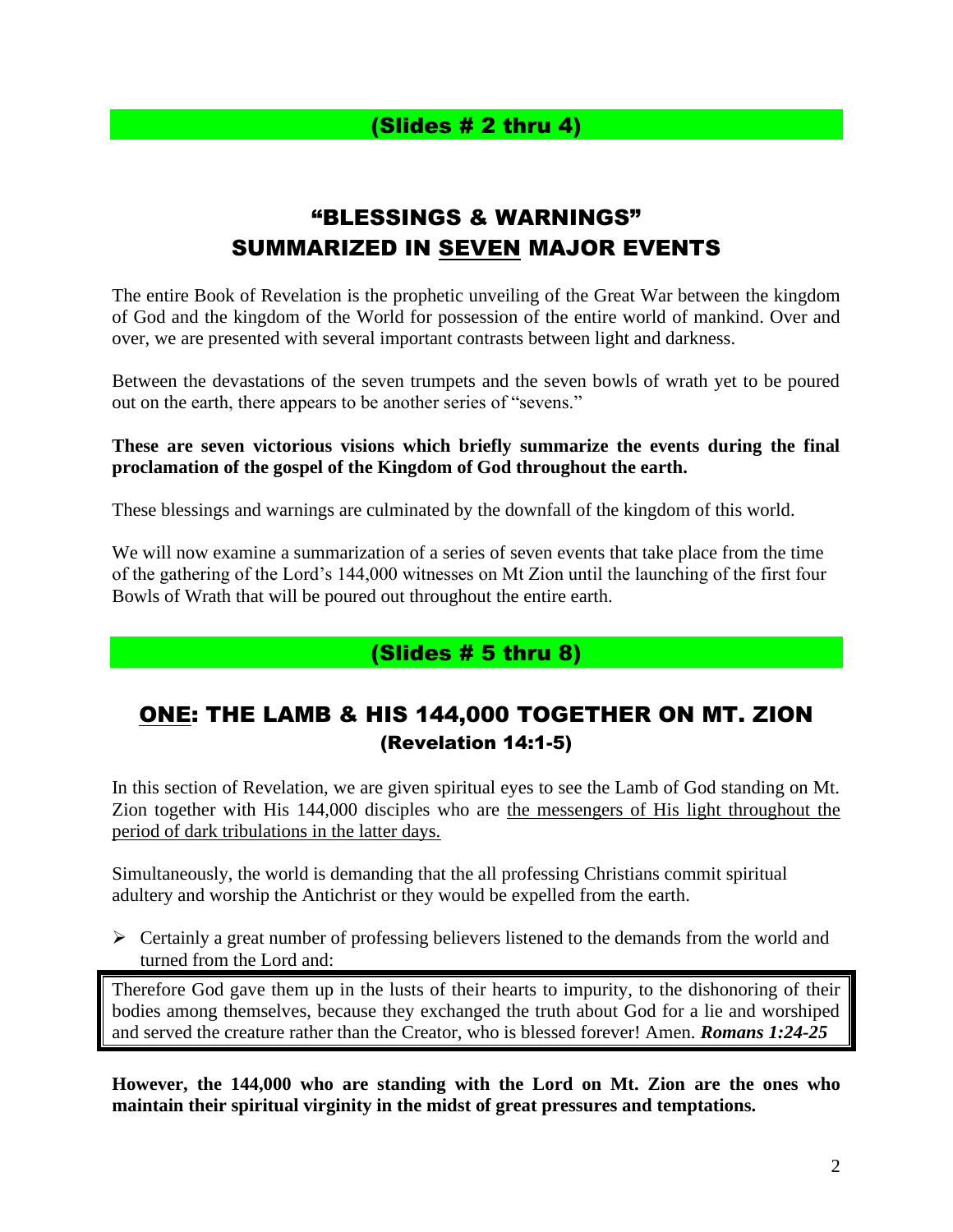- ➢ Their love for the Lamb of God who sacrificed His life for His people was of much greater value than their own lives.
- ➢ These are the warriors in the Kingdom of God who continue to hear the following voice of their Commander-in-Chief:

"If anyone would come after me, let him deny himself and take up his cross and follow me. For whoever would save his life will lose it, but whoever loses his life for my sake and the gospel's will save it. For what does it profit a man to gain the whole world and forfeit his life? For what can a man give in return for his life? For whoever is ashamed of me and of my words in this adulterous and sinful generation, of him will the Son of Man also be ashamed when he comes in the glory of his Father with the holy angels." *Mark 8:34-38*

#### Key Points:

**Now a little known truth that is not commonly taught is that there is a separate distinction among the saints in eternal life. All will be "perfectly" blessed, but all do not reach the same state of glory in the eternal kingdom. For example: Some will rule ten cities, some**  five, but most will be citizens.<sup>1</sup>

- $\triangleright$  God has prepared some of His people to do great things for Him on this earth; that is to fight the kingdom of darkness as mighty warriors.
- $\triangleright$  These are those in His army who, if they remain faithful to their calling, will have a leadership position in the eternal kingdom.
- $\triangleright$  Obviously, these will include the 144,000 "sealed Christian warriors" who will boldly proclaim the gospel of Christ with great signs and wonders in the midst of these end time events.

#### **Consider this: many may have been called to this leadership role, yet they did not forsake their lives and thus, did not achieve their full calling.**

- $\triangleright$  Many of us wrestle with this calling while living in the midst of our comforts. Those who have been called know it deep down inside of them; yet many are continually excusing their laziness by believing they will start tomorrow. However, tomorrow never seems to come.
- $\triangleright$  We need to fight these comfort-temptations that impede our calling to prioritize the Lord in our lives. Every one of us faces these temptations toward apathy as it is an ongoing attack from the enemy.
- $\triangleright$  We must continue to seek for our individual destinies that He is calling us to and preparing us for!

<sup>&</sup>lt;sup>1</sup> Luke 19:11-27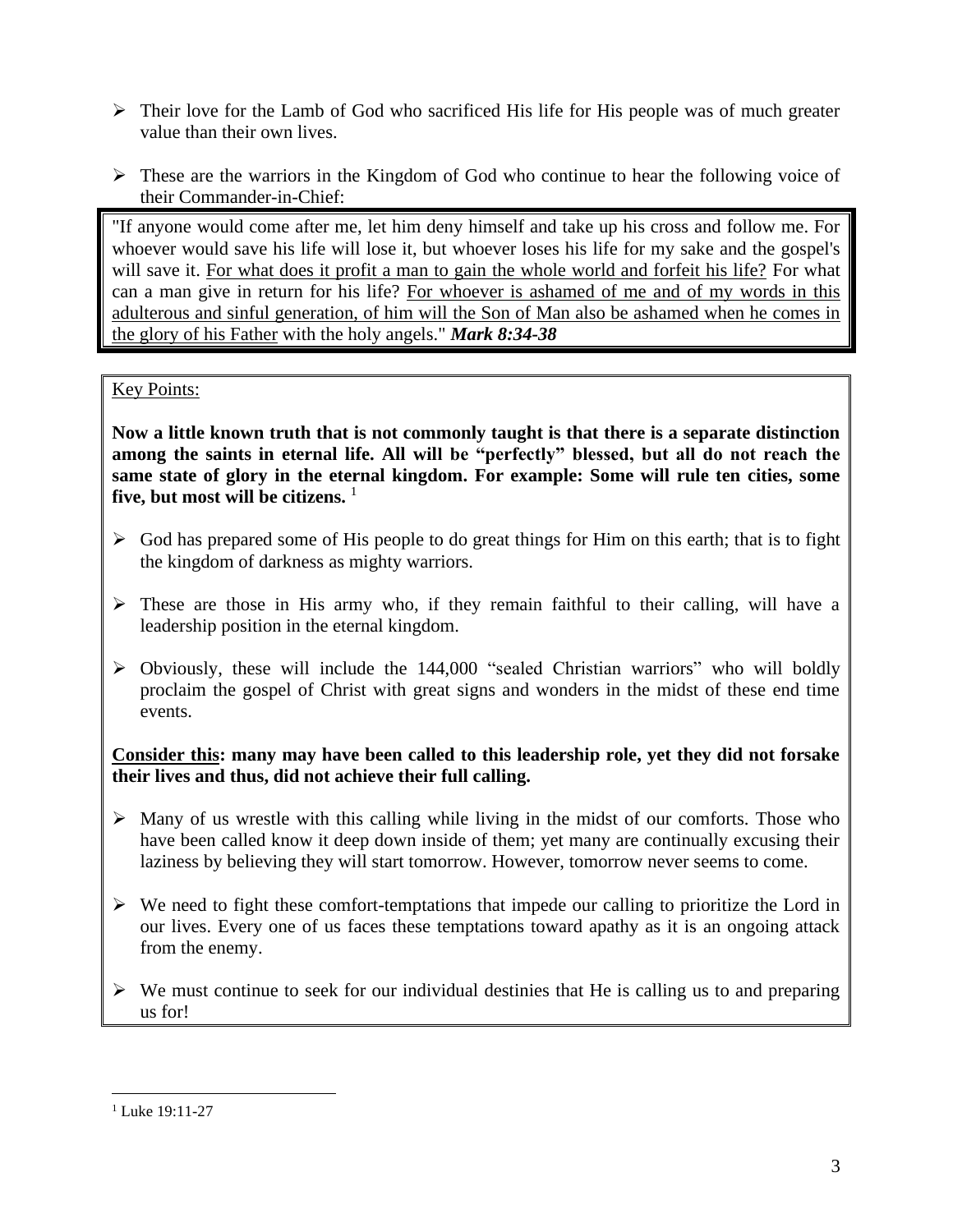#### Notes:

## (Slides # 8 thru 11)

## TWO: THE ANGEL & THE EVERLASTING GOSPEL (Revelation 14:6-7)

Then I saw another angel flying directly overhead, with an eternal gospel to proclaim to those who dwell on earth, to every nation and tribe and language and people. And he said with a loud voice, "Fear God and give him glory, because the hour of his judgment has come, and worship him who made heaven and earth, the sea and the springs of water." *Revelation 14:6-7*

**What is symbolized here is a final great evangelistic work of God's people proclaiming the Gospel of the Kingdom throughout the earth.** 

- $\triangleright$  This angelic vision symbolizes the truth that before the time of the end, the gospel message will be proclaimed to all peoples residing in every nation throughout the world.
- ➢ This is the mission of the 144,000 who have been anointed on Mount Zion and dispatched by their Commander-in-Chief into all the nations across the globe.
- $\triangleright$  This final gospel message will be a calling to mankind to repent and give glory to God, but it will also contain the prophetic warning that final judgments are soon coming to the world.
- ➢ Thus, this is the final proclamation of the gospel to the world. **A last call to repentance!**

**All of mankind shall be well-acquainted with the gospel message of Jesus Christ before the final judgments fall on the earth.** 

- $\triangleright$  Many people will respond and be brought into everlasting life, but the great majority of the world will blasphemy this message and persecutes those who proclaim it.
- $\triangleright$  Those who scorn the message will be without excuse when they stand before the judgment seat of Almighty God.

**Therefore, this vision of a gospel-proclaiming angel is symbolic of a short season of vigorous and rapid evangelism across the earth.**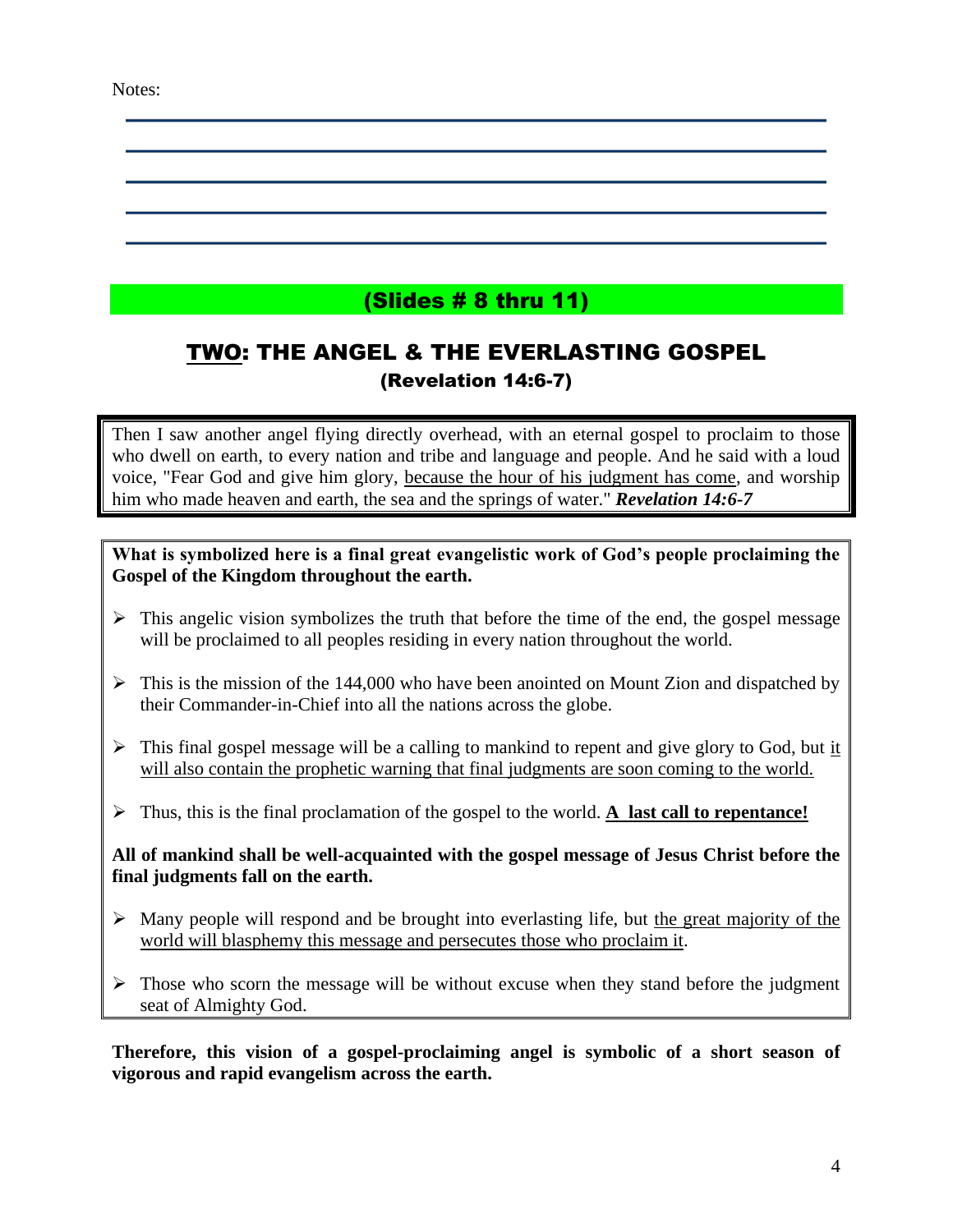$\triangleright$  An evangelistic mission that will go out in a power never before seen in the world; the power of Jesus Christ manifested in His body of the 144,000. **(John 14:12-14)**

Notes:

## (Slides # 12 thru 15)

## TWO: THE ANGEL & THE EVERLASTING GOSPEL

**This final gospel proclamation will also occur in the midst of great tribulation when the Antichrist rises to power and is committed to wipe out the Kingdom of God from the face of the earth:**

He (the Antichrist) shall speak words against the Most High, and shall wear out (persecute) the saints of the Most High, and shall think to change the times and the law; and they shall be given into his hand for a time, times, and half a time (3 ½ years). *Daniel 7:25 (emphasize mine)*

**Now what questions will be arising in the minds of many of His people during this time of tribulation?** 

- $\triangleright$  Why does God allow all of this?
- ➢ How long shall the glory of His name be trampled underfoot?
- $\triangleright$  How long shall the persecution of His people go unpunished?
- $\triangleright$  Thus, doubt will begin to creep into even the most faithful of God's people.

**The times will be so dark and evil that it is probable that many of His people will believe that they are the only faithful ones who remain and depression will set in.**

➢ But the Lord responds, "*Arise for you have a gospel to proclaim for there are yet 144,000 who have not bowed their knees to the Antichrist*."<sup>2</sup>

**During the final proclamation of the eternal gospel, it may appear as if Christianity has all but disappeared from the earth. You may feel alone, but He will never leave your side.<sup>3</sup>**

- $\triangleright$  In the world they will say, "Antichrist has made all things. Who is like unto the beast, and who can war with him?"
- ➢ But over against this claim, the people of the Lord cry out, "Fear God and give Him glory, for the hour of His judgment has come and worship Him who made heaven and earth…"

<sup>2</sup> 1 Kings 19 (modified for this scenario)

<sup>3</sup> Psalm 23:4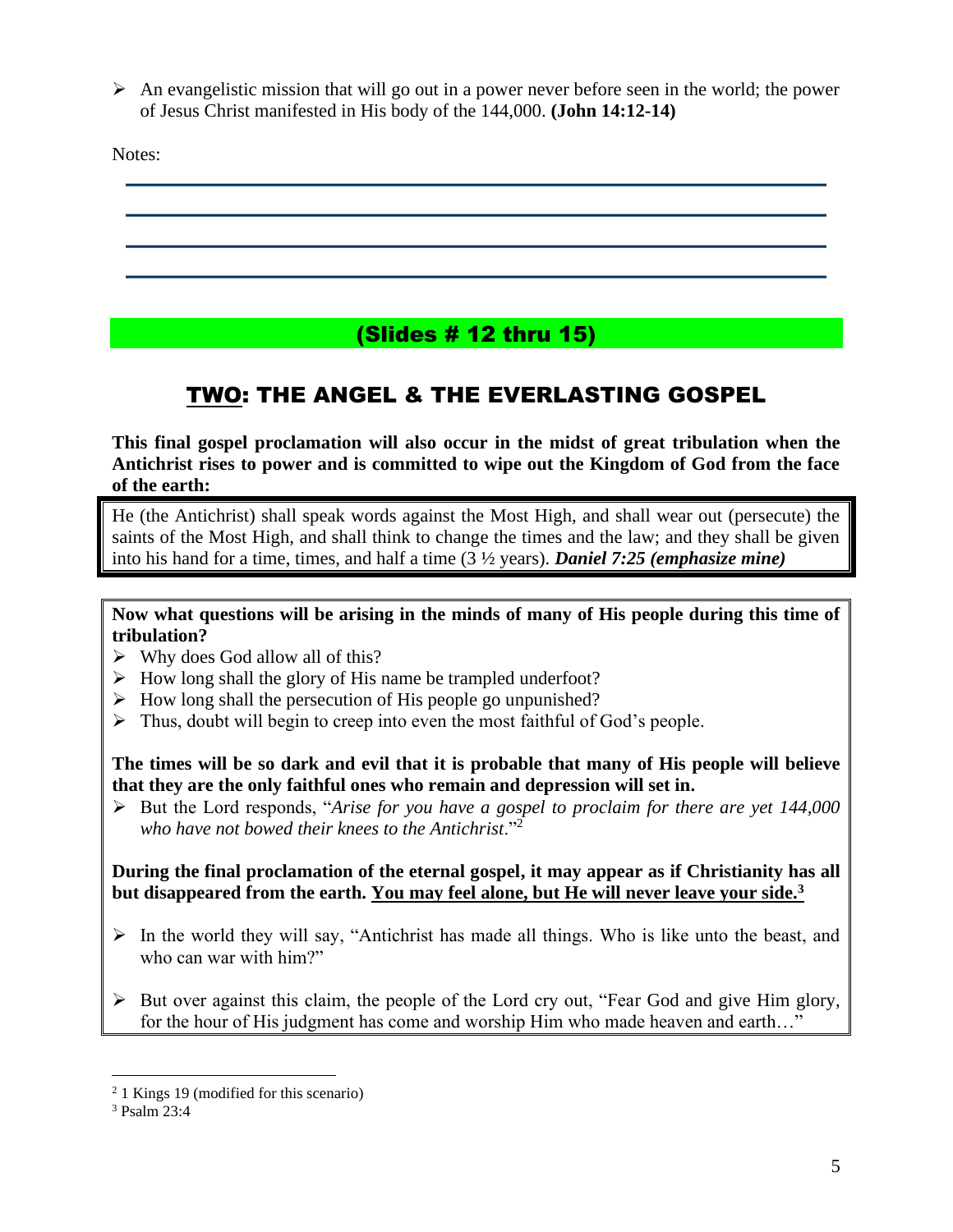**"For the hour of His judgment has come" indicates that this final message precedes the launching of the series of bowls of wrath which will shortly be poured out upon the earth.**

Notes:



BREAK-TIME (Slides # 16 - 17)

## (Slides # 18 - 19)

## THREE: THE FALL OF BABYLON (Revelation 14:8)

Another angel, a second, followed, saying, "Fallen, fallen is Babylon the great, she who made all nations drink the wine of the passion of her sexual immorality." *Revelation 14:8*

**Now Babylon the great is a spiritual, idolatrous prostitute that makes nations drunk by the wine of her fornication.** 

- $\triangleright$  Being drunk with wine is a depiction of a helpless and shameful condition brought about by excessive drinking.
- ➢ Drunkards worship those Babylonian luxuries which provide physical and emotional pleasure as well as those people who encourage them in their drunken lifestyle.
- ➢ This drunkenness is manifested in one's love for materialism, entertainment, celebrity worship, adultery, pornography, homosexuality, obsession with worldly pleasures; these are the idols of the world. **These are drunk on the wine of Babylon**.
- $\triangleright$  Pop music industry in Babylon is dominated by drug-using rock stars who have become cult leaders for our youth. Their songs glorify rebellion against parents, drug abuse, immorality, violence, murder, and Satanism. Multitudes of American people know every lyric and sing along with every word. **These are drunk on the wine of Babylon**.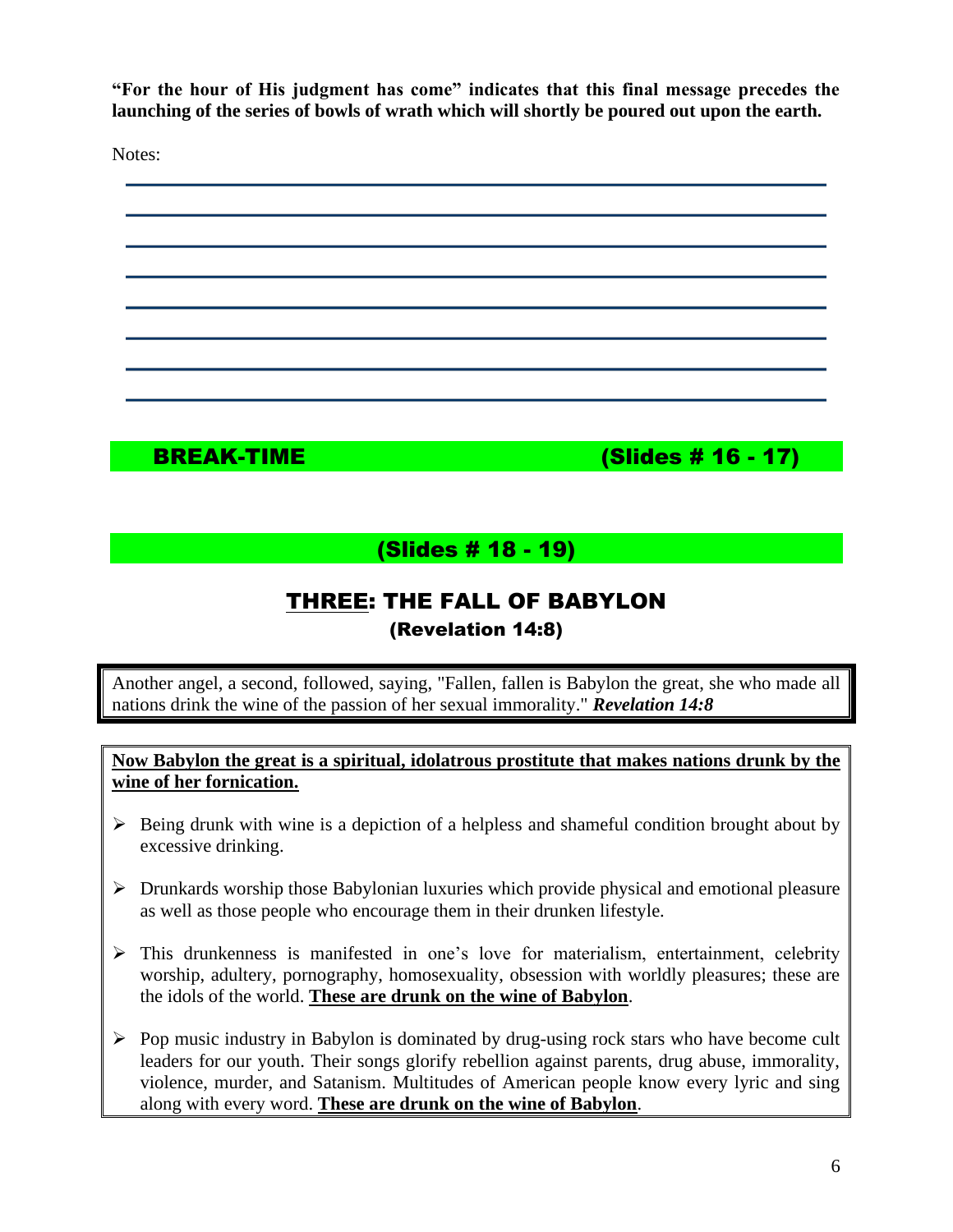**Babylon possesses that spirit of godlessness which continually lures the hearts of mankind away from their loving Creator.** 

- ➢ Her allurement is so powerful that she seduces hearts by the attractiveness of worldly delights which build **that great lie that "its all about me"** in their individual lives.
- $\triangleright$  Also, many who claim to be among God's people are enamored by the worldly beauty of this Babylonian whore and unknowingly, they are drawn away from the Lord by her alluring promises. **These also are drunk on the wine of Babylon**.
- $\triangleright$  There is no greater wrong done to our Lord than to prioritize the affections of our hearts upon the creation rather than the Creator who brought all things into existence.

Notes:

(Slides # 20 - 21)

## THREE: THE FALL OF BABYLON

#### Key Points:

**By drinking her wine, the worshippers of Babylon shall receive the wrath of God as a burning fire within their souls.**

- $\triangleright$  This is a spiritual torment that is everlasting for never shall the worshippers of the beast ever again receive even one glimpse of God's love.
- $\triangleright$  Here upon the earth they received the things of the world, and God allowed His light to shine upon both the wicked and the good alike, but eternal agony awaits all those who choose to follow Satan and the Antichrist.
- These are "Babylonian patriots" who pledge their allegiance to this spiritual whore.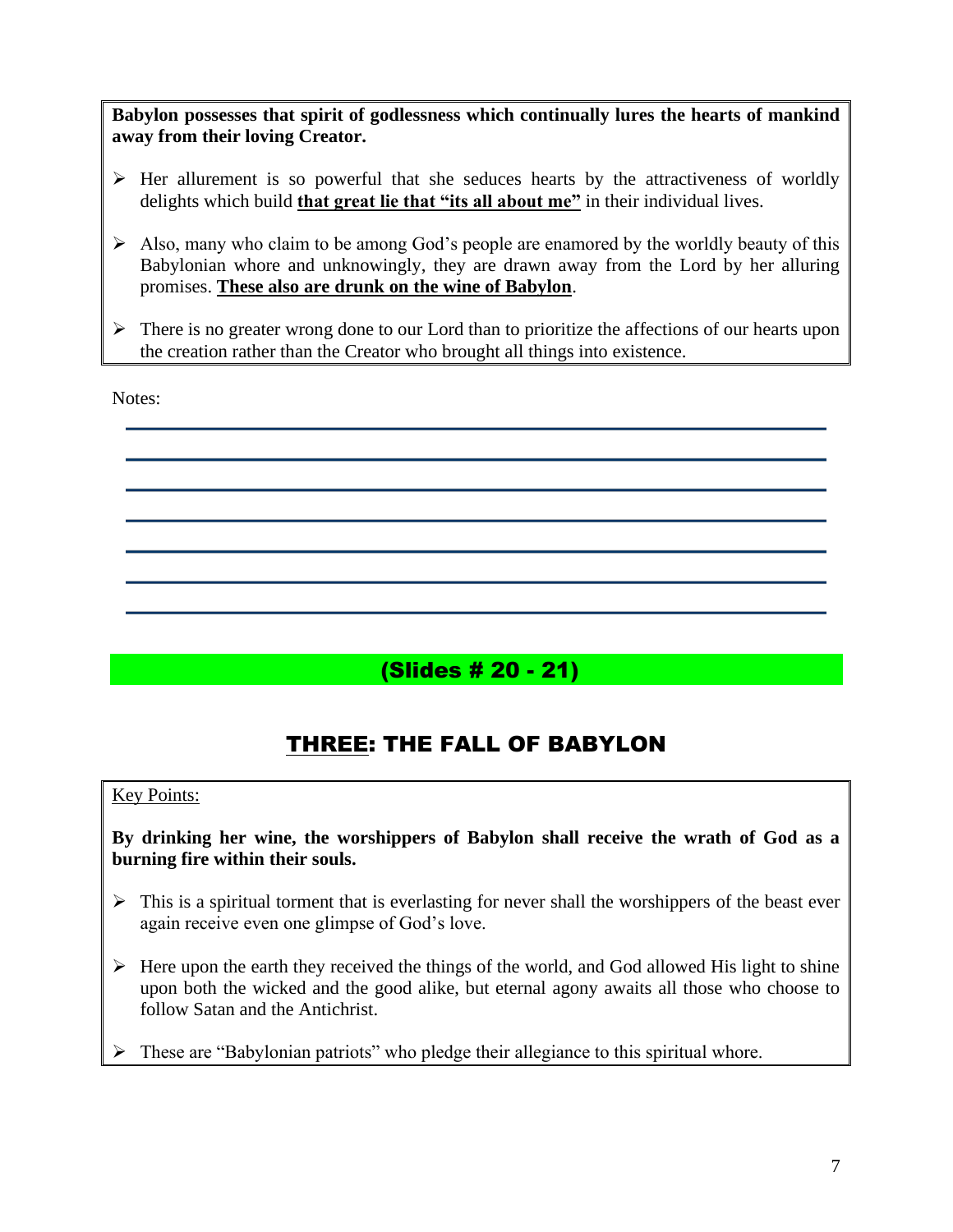**The final message proclaimed by the 144,000 messengers during the last days will most certainly include the call:**

**…..…"Come out of her, my people**, lest you take part in her sins, lest you share in her plagues; for her sins are heaped high as heaven, and God has remembered her iniquities. *Revelation 18:4-5*

**The Lord's call to come out of Babylon appears to be directed to those who have professed faith in Christ, yet continue to revel in the midst of the attractions of the world.** 

➢ Among these are also those religious minded folks and their feel-good, but false gospel which claims that a God of love would never relegate anybody to eternal destruction. **They are drunk on the wine of Babylon**.

For this reason her plagues will come in a single day, death and mourning and famine, and she will be burned up with fire; for mighty is the Lord God who has judged her." *Revelation 18:8*

#### **This is the final warning to come out from her for she is about to be destroyed. Come out now!**

Notes:

## (Slides # 22 - 23)

## FOUR: WARNING AGAINST WORSHIPPING THE BEAST

(Revelation 14:9-11)

And another angel, a third, followed them, saying with a loud voice, **"If anyone worships the beast and its image and receives a mark on his forehead or on his hand, he also will drink the wine of God's wrath, poured full strength into the cup of his anger, and he will be tormented with fire and sulfur in the presence of the holy angels and in the presence of the**  Lamb. And the smoke of their torment goes up forever and ever, and they have no rest, day or night, these worshipers of the beast and its image, and **whoever receives the mark of its name**." *Revelation 14:9-11*

**Among the strongest of emotions that will bind many into allegiance with the Antichrist is "patriotism."**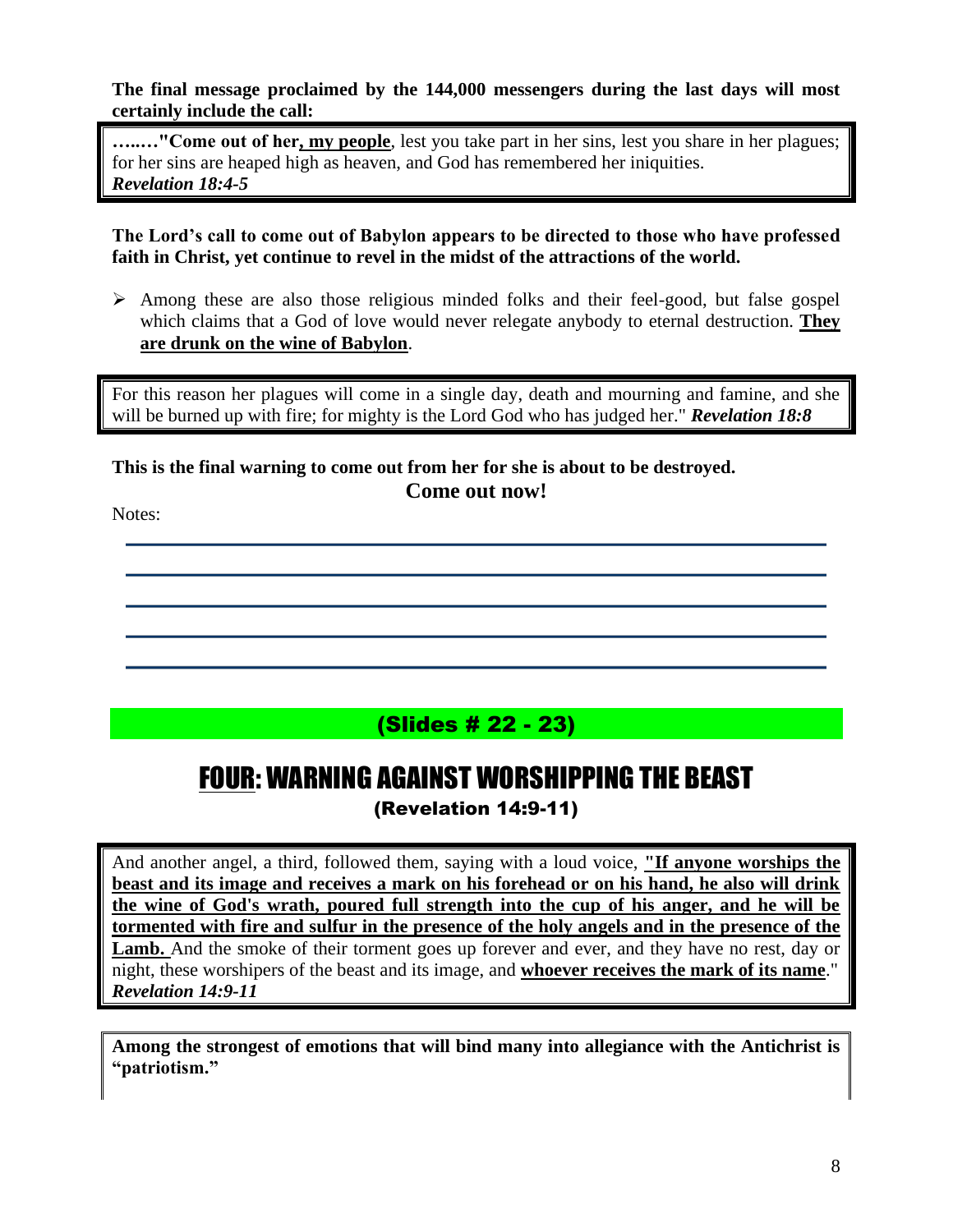- ➢ This is a blind and fanatical love for some earthly kingdom and its rulers.
- ➢ It has been a strong bond in powerful nations such as America, Russia, Nazi Germany, etc; countries in which allegiance was not forced but taught from their youth.
- $\triangleright$  The image of the beast will be worshipped with such a deep, strong passion very similar to those patriotic nations who have historically pledged allegiance to their rulers who they considered to be like gods.

#### **The fearful punishment that awaits those who worship the beast is two-fold:**

- 1. **They will drink the wine of the wrath of God.**
- $\triangleright$  The first judgment falls upon them while yet alive in this world and will be experienced when the seven bowls are poured out throughout the earth.
- 2. **They shall suffer the fiery punishment of hell.**
- $\triangleright$  The second occurs in the world to come warning that there is a much worse fate for taking the mark; **for the punishment of those who accept the "mark of the beast" is eternal.**

#### **Our Lord, in His merciful and long-suffering love for mankind, patiently warns people concerning the consequences of rendering allegiance to Antichrist.**

- ➢ This warning is not a threat, but is His last call from our Lord to leave Babylon and embrace His eternal love.
- $\triangleright$  This will also be a message proclaimed by the 144,000 end-time messengers during their last 3 ½ year ministry. **"Do not take the Mark of the Beast!"**

Notes:

## (Slides # 24 thru 26)

## FIVE: BLESSED ARE THOSE WHO DIE IN THE LORD FROM NOW ON

(Revelation 14:12-13)

**Here is a call for the endurance of the saints, those who keep the commandments of God and their faith in Jesus.** And I heard a voice from heaven saying, "Write this**: Blessed are the**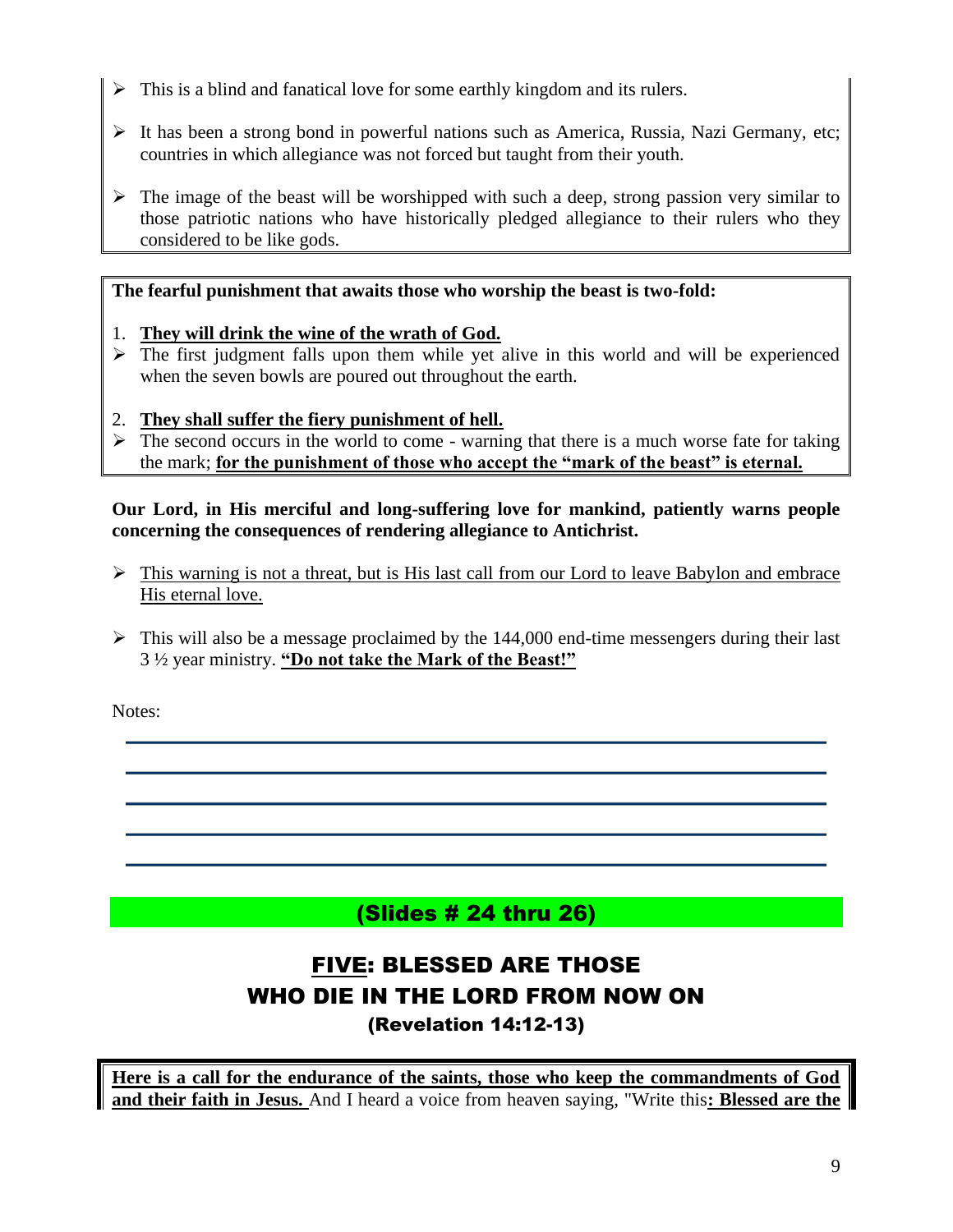**dead who die in the Lord from now on."** "Blessed indeed," says the Spirit, "that they may rest from their labors, for their deeds follow them!" *Revelation 14:12-13*

#### **"Here is a call for endurance of the saints" is evidently a warning that is expressed in the strongest of terms.**

#### **Remember the Lord's instruction given to His people during the reign of Antichrist:**

If anyone is to be taken captive, to captivity he goes; if anyone is to be slain with the sword, with the sword must he be slain. **Here is a call for the endurance and faith of the saints**. *Revelation 13:10* 

**This call for endurance tells us that in the midst of persecution and suffering that His people are to remain calm and submissive.** 

 $\triangleright$  They do not try to gain control of things by force. Even though they cannot buy nor sell, they do not use weapons to obtain what they want.

#### **Their suffering will not persuade them to deny their God.**

 $\triangleright$  Even though the smallest of compromise might gain them favor and keep them out of prison and feed them, they will refuse to compromise.

#### **How will they be encouraged to bear this suffering?**

 $\triangleright$  They know their captors will not escape from eternal destruction and that they themselves will receive an eternal crown of glory for their steadfast righteousness.

#### ➢ **For they trust and embrace these words from the Lord:**

And I heard a voice from heaven saying, "Write this: Blessed are the dead who die in the Lord from now on." "Blessed indeed," says the Spirit, "that they may rest from their labors, for their deeds follow them!" *Revelation 14:13*

**The word is clear; faithfulness to Christ may result in martyrdom, but those who persevere are the true victors in the battle between the two kingdoms.** 

Notes:

BREAK-TIME (Slides # 27 - 28)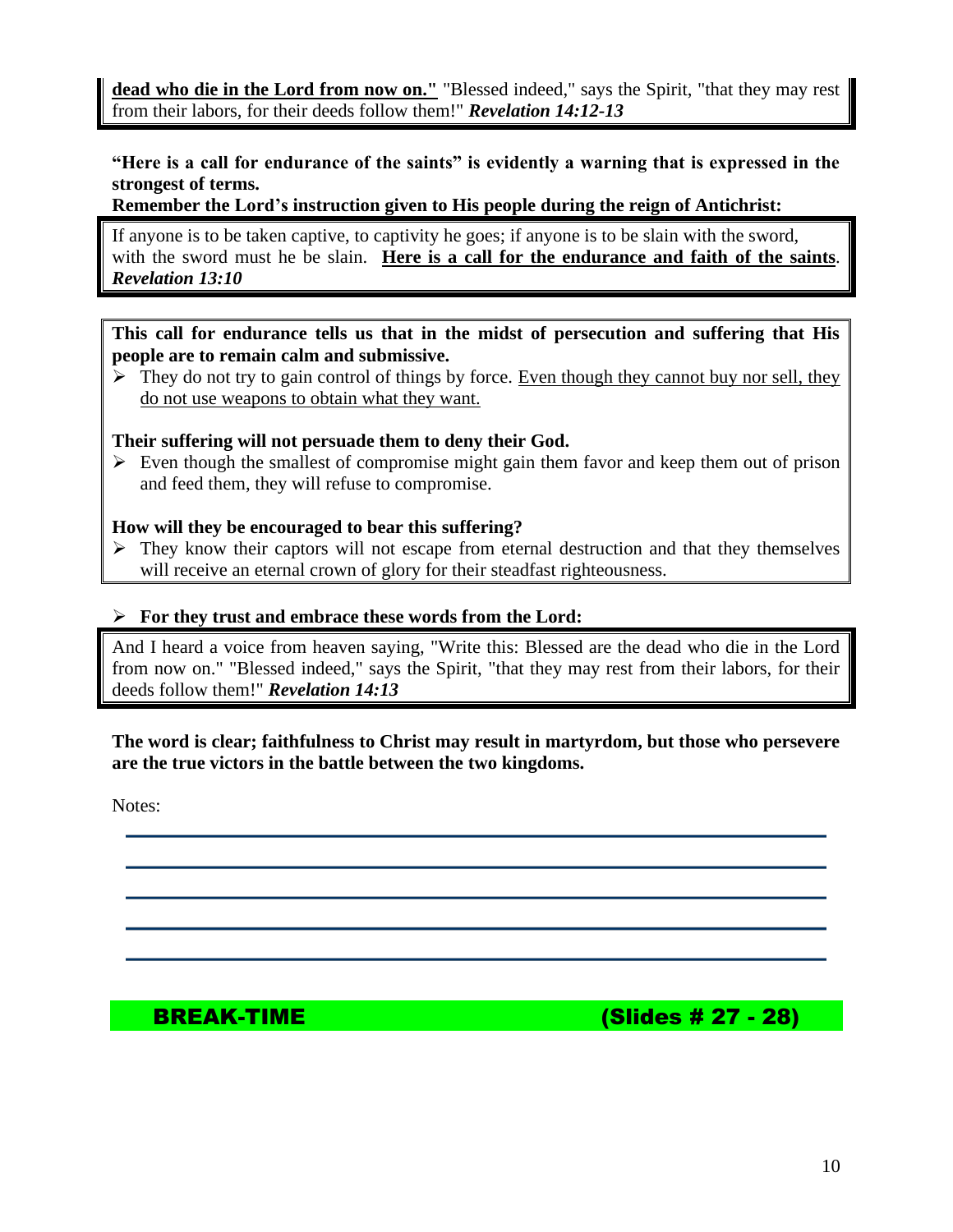## (Slides # 29 thru 31)

## SIX: THE HARVEST OF THE EARTH (Revelation 14:14-16)

#### *The Harvest of the Earth*

Then I looked, and behold, a white cloud, and seated on the cloud one like a son of man, with a golden crown on his head, and a sharp sickle in his hand. And another angel came out of the temple, calling with a loud voice to him who sat on the cloud, **"Put in your sickle, and reap, for the hour to reap has come, for the harvest of the earth is fully ripe**." So he who sat on the cloud swung his sickle across the earth, and the earth was reaped. *Revelation 14:14-16*

#### **The harvest will definitely be gathered but not until it is fully ripe and only God the Father knows this hour.**

➢ Here we see an angel who comes out from before the presence of the Father and announces to the Son of God that the reaping may begin. This means that everyone who will come into the eternal Kingdom of God has now come in.

#### **The actual reapers are the angels. This is the fulfillment of:**

And he will send out his angels with a loud trumpet call, and they will gather his elect from the four winds, from one end of heaven to the other. *Matthew 24:31*

#### **Jesus also spoke of this time when He said:**

Then two men will be in the field; one will be taken and one left. Two women will be grinding at the mill; one will be taken and one left. Therefore, stay awake, for you do not know on what day your Lord is coming. *Matthew 24:40-42*

#### **It appears that God's people who are alive during this time are now being separated from those places where the wrath of God is about to be poured out on the earth.**

- $\triangleright$  This is the time when the "good seeds" who are God's people in the midst of the world will be separated from the "weeds" that Satan had sown among the "good seed."<sup>4</sup>
- ➢ When the people of God have been separated to places of safety, then the destruction of the wicked symbolized by the harvest of the grapes, may proceed.
- $\triangleright$  Thus, it appears that there will be a short period of time during which there are no more Christians living in the midst of the world but have been separated into their respective wilderness place.

<sup>4</sup> Matthew 13:24-30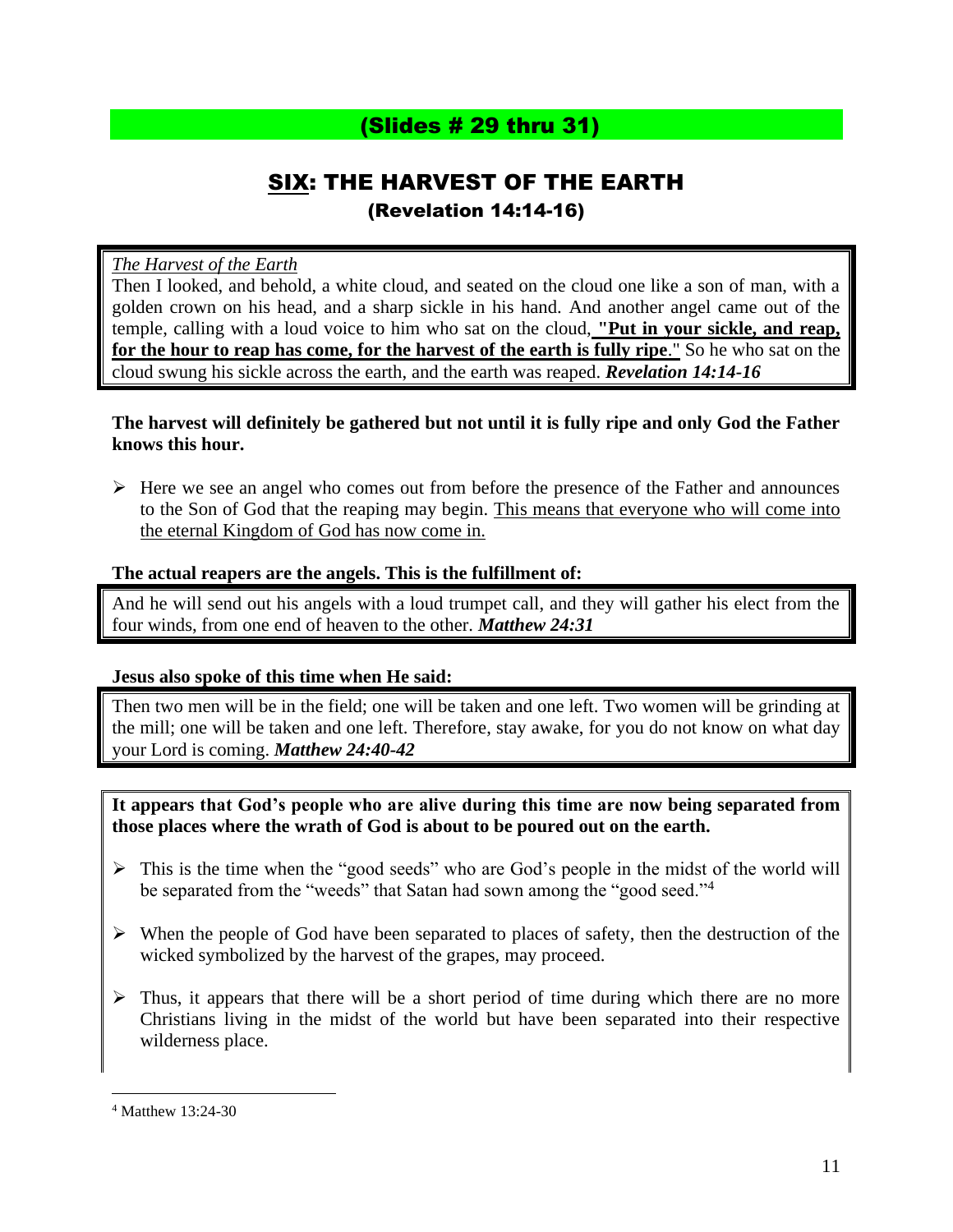$\triangleright$  These are those who have been set apart until they behold the coming of the King of kings.

Notes:



## SEVEN: GOD'S WRATH FALLING UPON THE WORLD OF EVIL (Revelation 14:17-20)

Then another angel came out of the temple in heaven, and he too had a sharp sickle. And another angel came out from the altar, the angel who has authority over the fire, and he called with a loud voice to the one who had the sharp sickle, "Put in your sickle and gather the clusters from the vine of the earth, for its grapes are ripe." So the angel swung his sickle across the earth and gathered the grape harvest of the earth and threw it into the great winepress of the wrath of God. And the winepress was trodden outside the city, and blood flowed from the winepress, as high as a horse's bridle, for 1,600 stadia (about 184 miles). *Revelation 14:17-20*

**Here we see an angel coming out from the presence of the altar which lies before the throne of God.** 

- $\triangleright$  Underneath this altar is where the martyrs of Christ have been calling out for vengeance against the enemies of the Lord.
- ➢ But the Lord told them to wait until all of their fellow servants who were yet to be martyred are complete. <sup>5</sup>

#### **For history must first run its course:**

 $\triangleright$  The gospel must first be preached to all nations to allow all of mankind the opportunity to repent and turn to the Lord.

<sup>5</sup> Revelation 6:10-11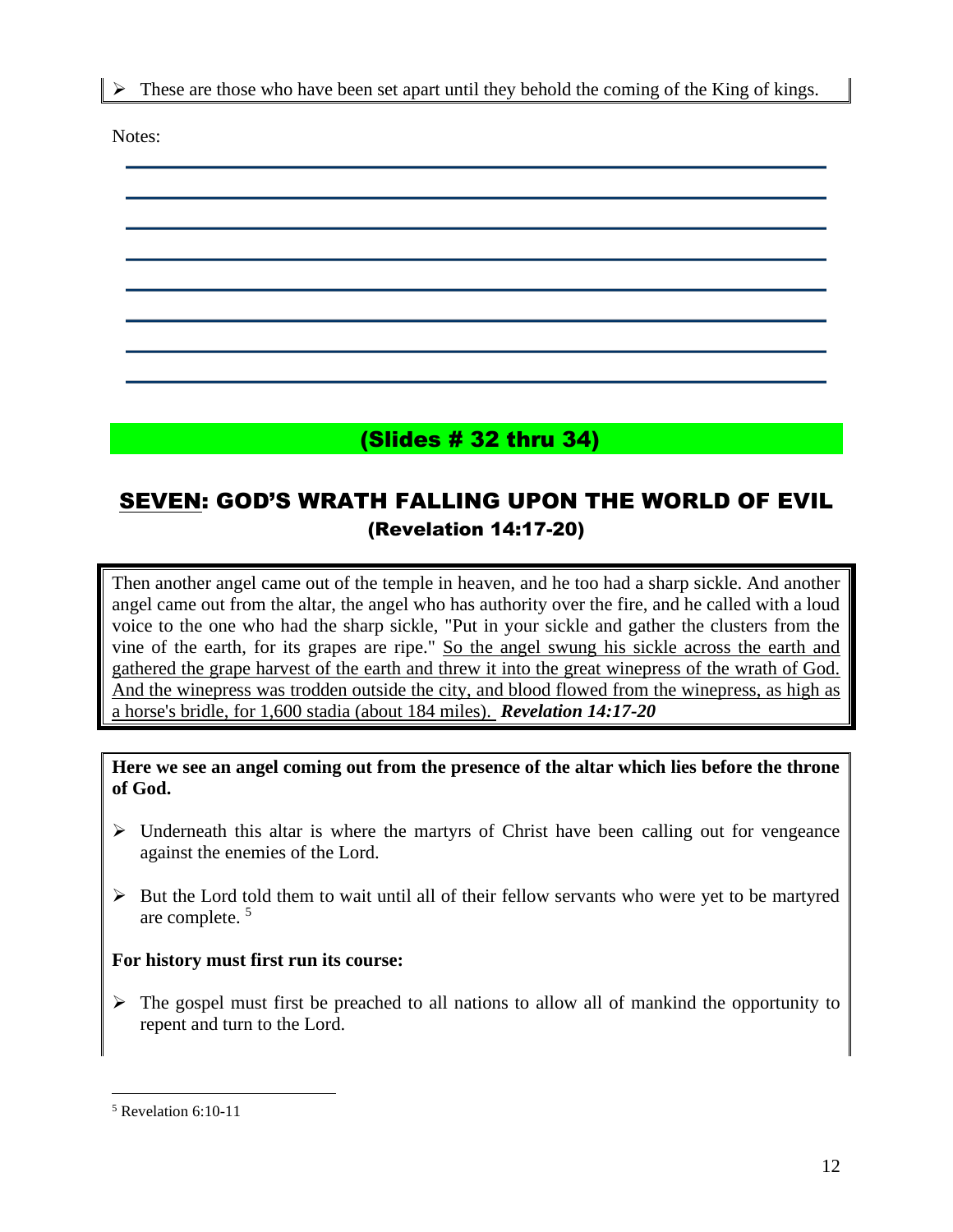- $\triangleright$  The kingdom of the Antichrist must be fully manifested where there is no gray area between good and evil. Every soul will visibly stand either for Christ or for Antichrist.
- ➢ The wickedness of the earth must be full and the remnant of the Lord separated apart from the worshippers of the Beast.

#### **When that time arrives, the vengeance of Almighty God will fall upon all of the dark nations of the earth.**

- $\triangleright$  Here the governing forces of this dark world will be trodden down in His winepress resulting in the squashing of millions and millions of those who embraced the Antichrist as their messiah.
- $\triangleright$  These are the great and mighty kings of the world who have gathered together with all of their loyal followers for the purpose of wiping out all of the Lord's beloved people from the face of the earth once and for all.
- ➢ The smashing of these kings and their armies will be so great that their blood will run four feet deep over a course of approximately184 miles.

#### **It will begin with the pouring out of the first five bowls of wrath resulting in tremendous devastation and suffering throughout the earth.**

 $\triangleright$  Suffering that will not bring repentance, but will visibly reveal the evil hearts of mankind as they continue to blasphemy the Lord.

Then with the  $6<sup>th</sup>$  bowl, we witness a gathering together of all the kings of the earth and **their dark armies at Armageddon which, unknown to them, is really the winepress of**  God's wrath which will be manifested with the pouring out of the  $7<sup>th</sup>$  bowl.

 $\triangleright$  The next session provides a descriptive scenario of this last great battle.

#### **These seven bowls called the "wrath of God" are His holiness falling upon the world of sin.**

- ➢ God's kingdom people made great and wonderful changes within this world throughout history, and millions came into the Kingdom of God. However, the dark evilness of the world has also continued to grow stronger and stronger.
- $\triangleright$  Now God the Father and His Son will release their holiness from heaven against this darkness which will utterly destroy this world of sin.

**First, comes great worldwide destruction, but it will soon be followed by a great cleansing which will restore the earth to the days of the Garden of Eden.**

Notes: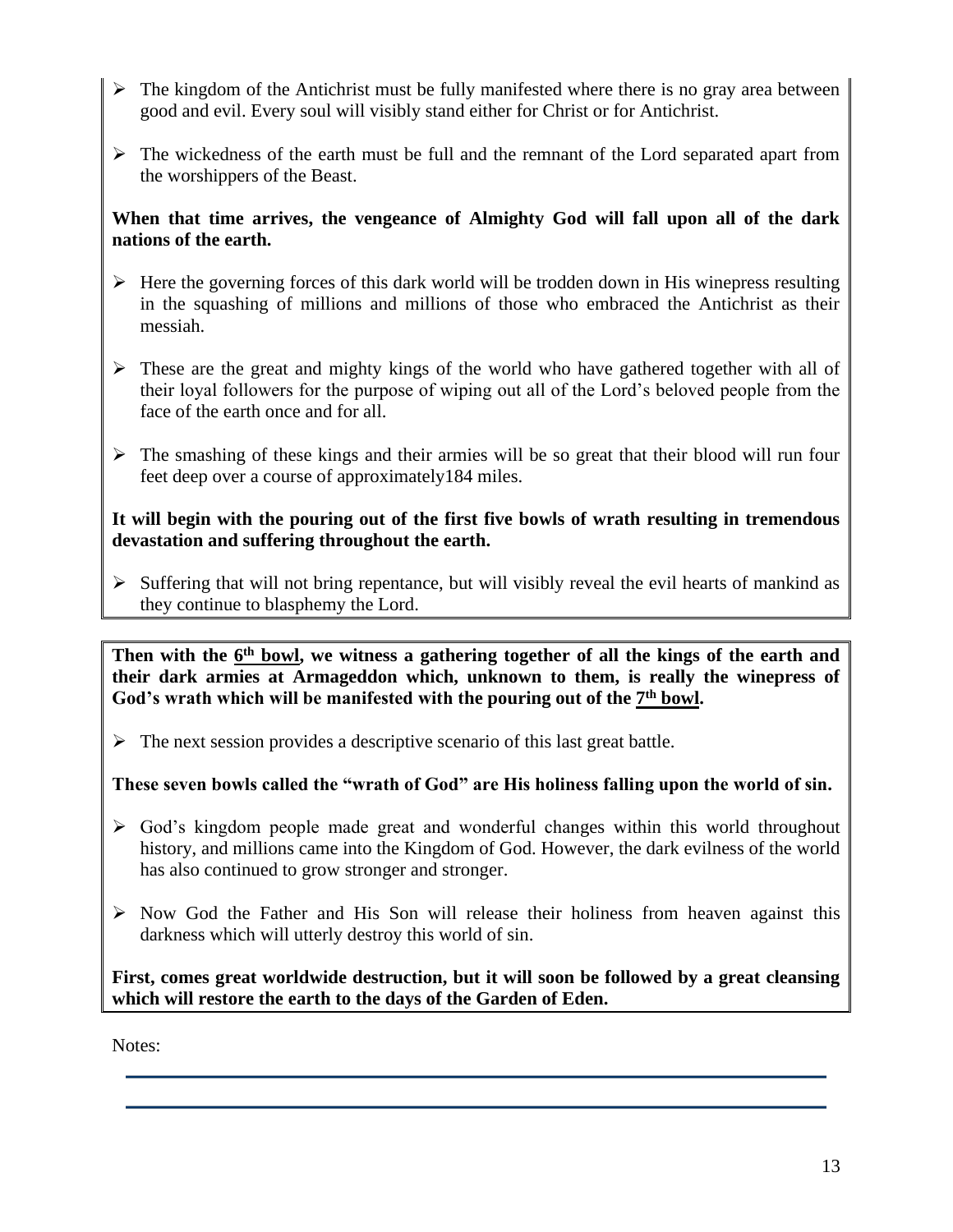## (Slides # 35 - 36)

## HEAVEN CELEBRATES WHILE THE WORLD BLASPHEMIES (REVELATION 15)

#### Key Points:

**In Revelation 15, we see a victorious army of those martyred for their testimony now standing in heaven on a sea of glass mingled with fire.** 

- $\triangleright$  During their lifetime on earth, they passed through fiery trials from the enemy until the time came for their martyrdom.
- ➢ Now they stand in victory amidst the fires of heaven which, like Nebuchadnezzar's fiery furnace, will not harm the children of God, but will totally destroy His enemies.<sup>6</sup>

#### **Among this victorious army are those who refused to worship the Antichrist even though they could neither buy nor sell nor live in the midst of that society.**

- $\triangleright$  They were outcasts, many imprisoned and tortured, many betrayed by friends and loved ones, many terribly executed for their faith.
- $\triangleright$  They were tested to the extreme yet they continued to call upon the Lord for their strength.
- $\triangleright$  They fought the fiercest of all battles, and they were continuously sustained by their faith in the Lord Jesus whom they knew would one day come as the victorious King of kings.
- $\triangleright$  Now they stand alongside this sea of glass mingled with fire and singing the song of great victory before the Throne of God.

<sup>6</sup> Daniel 3:8-30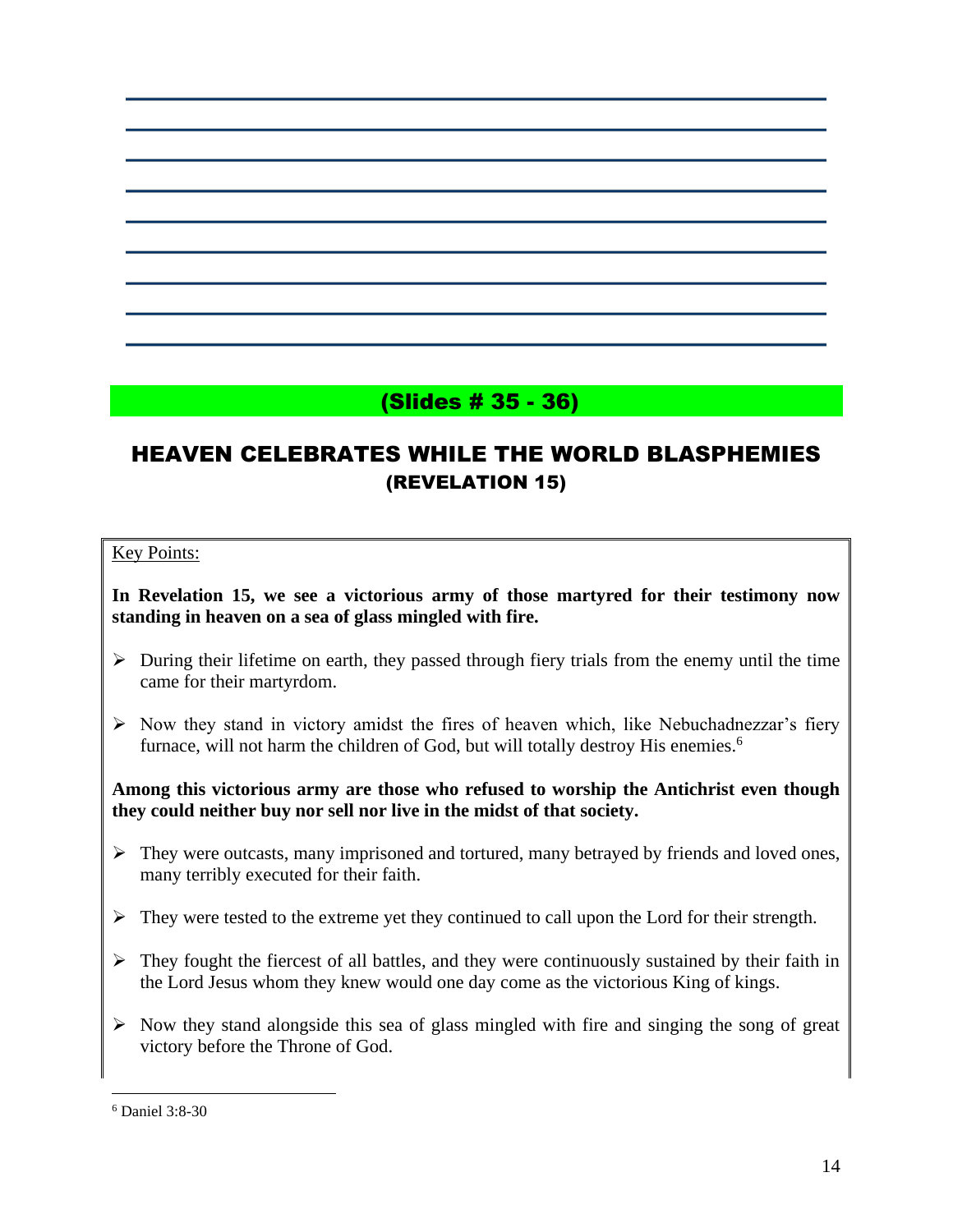$\triangleright$  Yes, this is a time of special privilege for the army of God who fought the greatest and most challenging of all battles. They stood up against Satan and his king, the Antichrist during the greatest tribulation this world had ever known.

#### **These are those who received the following words of Jesus with an uncompromising heart:**

"Blessed are you when others revile you and persecute you and utter all kinds of evil against you falsely on my account. Rejoice and be glad, for your reward is great in heaven, for so they persecuted the prophets who were before you*. Matthew 5:11-12*

## (Slides # 37 - 38)

## HEAVEN CELEBRATES WHILE THE WORLD BLASPHEMIES (REVELATION 15)

**But, is this multitude standing alongside the fiery sea of glass limited only to those warriors who fought during the Great Tribulation? Certainly not!** 

- $\triangleright$  Warriors of God have fought this same battle throughout all the ages even though it rages most severely during this era of the end-times antichristian kingdom.
- ➢ Abraham fought this battle. Moses fought this battle. David fought this battle.
- ➢ All the witnesses and prophets of the Old Testament era fought this same battle.
- ➢ All the witnesses and martyrs of the New Testament era also fought this same battle.

**Therefore, it is certainly true that all who have remained faithful from Abel to the very last witness in the Kingdom of God on earth shall stand by the fiery sea of glass singing their song of Moses and of the Lamb.** 

**The combining of these two songs embrace both the Old Testament and New Testament eras as one kingdom. Old and new dispensations shall be one; there is no break, no difference between them in glory.** 

- $\triangleright$  This scene of mighty warriors who had conquered the beast and its image should remind us of the children of Israel standing on the edge of the Red Sea looking back over those waters that had just consumed their Egyptian enemies.
- $\triangleright$  The greatest and most powerful army in the world of that age had just been completely annihilated because they were attempting to slaughter a nation that God had raised up to manifest His glory throughout the world.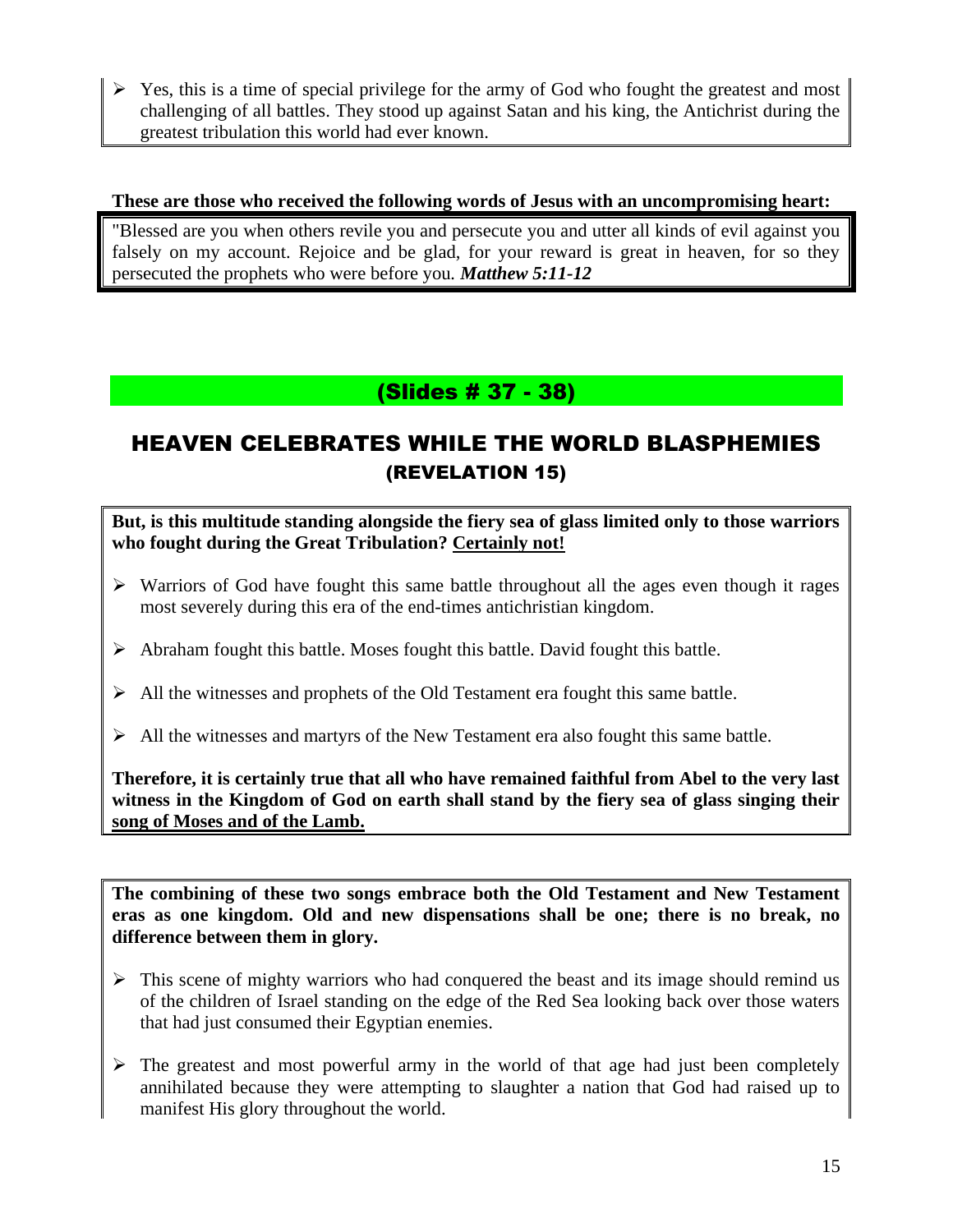- ➢ At this point Moses and the Israelite people began to sing the "song of Moses" unto the Lord glorifying Him and giving thanks for this miraculous deliverance from their enemies.<sup>7</sup>
- ➢ The heavenly "sea of glass" is a reminder of the Red Sea which delivered the Israelites and destroyed their enemies; it is also a reminder of the great flood which delivered Noah and his family and destroyed the enemies of God.

**These were waters whereby the Lord provided both salvation for His people followed by destruction of their enemies.** 

Notes:



BREAK-TIME (Slides # 39 - 40)

## (Slides # 41 - 42)

## THE FINAL JUDGMENTS OF OUR LORD BEGIN (REVELATION 16:1-9)

**The Seven Bowls of God's Wrath**

Then I heard a loud voice from the temple telling the seven angels, "Go and pour out on the earth  $\parallel$ the seven bowls of the wrath of God." *Revelation 16:1*

**This final series of plagues that will be poured out upon all of mankind parallels the trumpet judgments that previously tormented the inhabitants of the earth.** 

<sup>7</sup> Exodus 15:1-18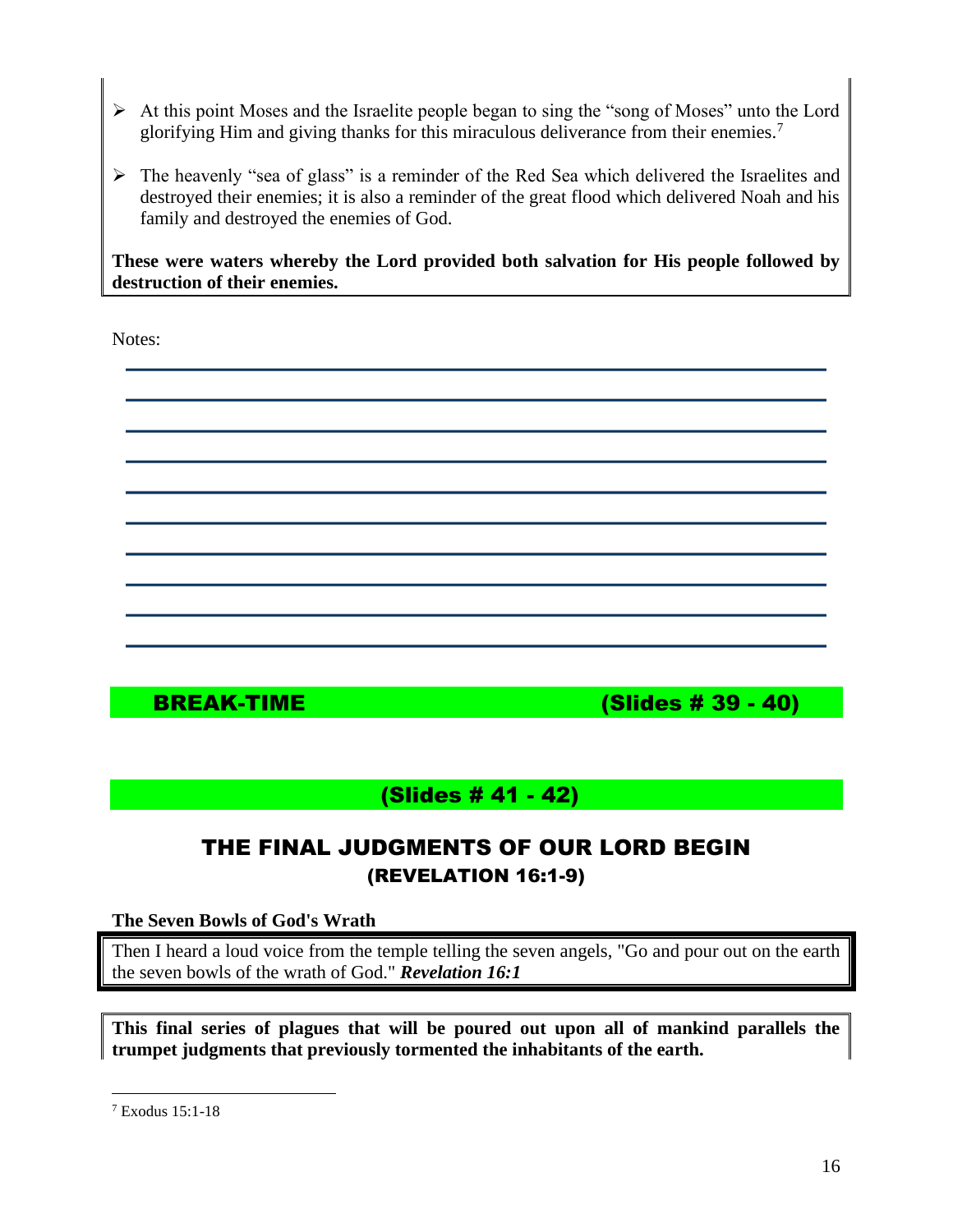- ➢ Now the trumpet judgments affected only one-third of the earth yet provided an opportunity for millions to awaken and embrace the Lord through the testimony of the witnesses of Jesus Christ.
- ➢ However, these seven bowl judgments will devastate a world at a time when the testimony of Christ has been silenced.

### **This is the time of the final battle in a war that has raged since the fall of mankind in Eden.**

➢ **It is the time** when the martyrs under the altar in the heavenly temple were waiting for:

They cried out with a loud voice, "O Sovereign Lord, holy and true, how long before you will judge and avenge our blood on those who dwell on the earth?" *Revelation 6:10*

➢ **It is the time** when our Sovereign Lord fulfills His promise when He answered them:

………..rest a little longer until the number of their fellow servants and their brothers should be complete, who were to be killed as they themselves had been. *Revelation 6:11*

➢ **It is the time** for the righteous judgment of God to be poured out across the earth:

…since indeed God considers it just to repay with affliction those who afflict you, *2 Thes. 1:6*

Notes:

## (Slide # 43)

### 1<sup>st</sup> Bowl Of God's Wrath Poured Out ------- On The Earth:

**Harmful and painful sores break out upon everybody who bore the "mark of the beast."**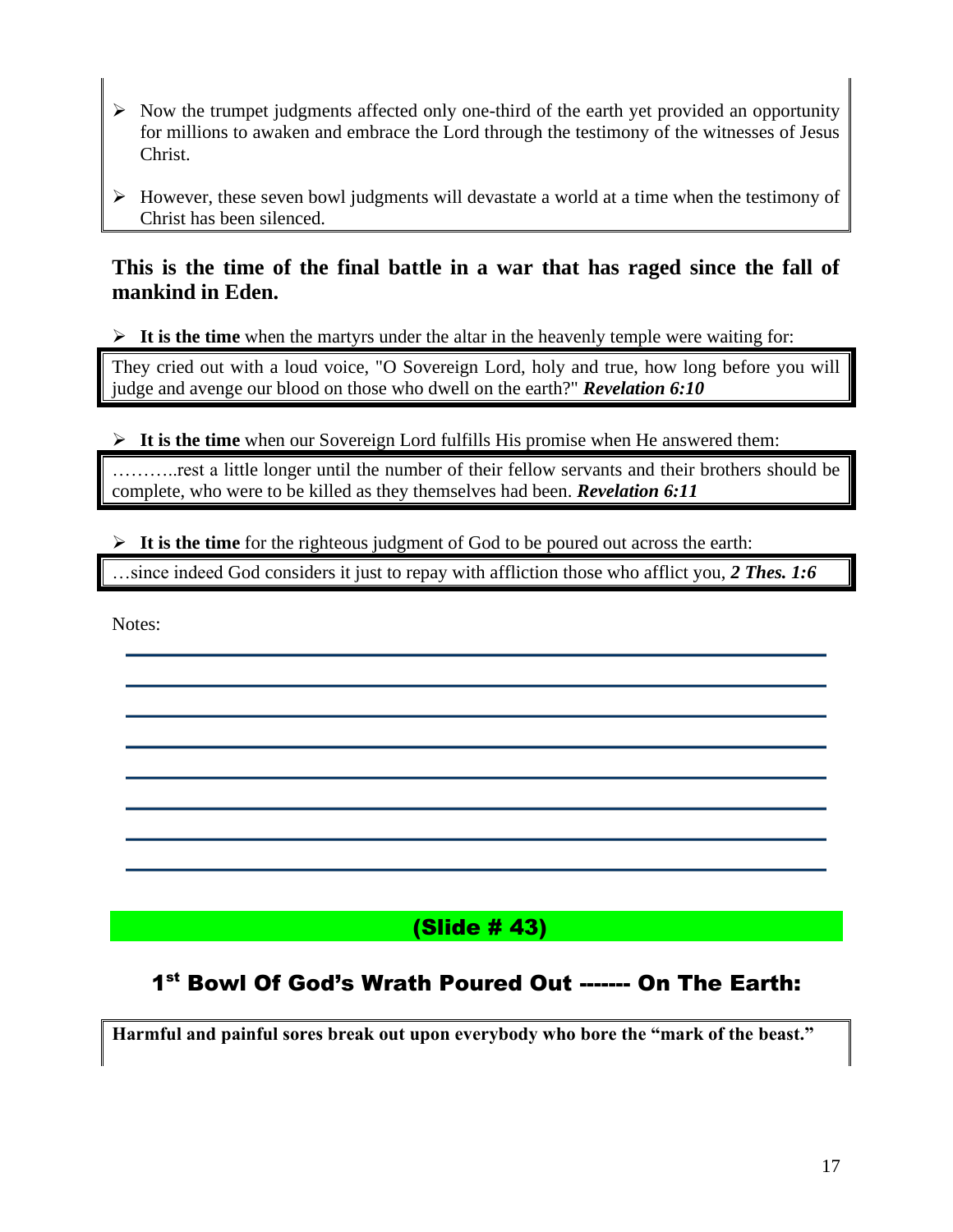- ➢ This will be very nasty as Job, a servant of God, can testify. Recall that Satan attacked Job, the beloved of God, with boils throughout his body.<sup>8</sup>
- ➢ Now Satan's worshippers are suffering a similar fate, but without any hope of being healed. Perhaps these sores will be seen as a worldwide plague.
- $\triangleright$  Certainly these suffering people will be crying out to their god, the Antichrist, for miraculous healing. **But, it won't happen!**

Notes:

## (Slide # 44)

### 2<sup>nd</sup> Bowl Of God's Wrath Poured Out ------- On The Seas:

**All the oceans around the world become like the "blood of a corpse."** 

- $\triangleright$  Now there can be no question in the minds of all the inhabitants of the earth that this is more than just a passing plague. God is raining judgment down upon the earth.
- $\triangleright$  Again, they will turn to their Antichrist and call upon him to heal the seas with his miraculous power. **But, it won't happen!**

Notes:

## (Slide # 45)

## 3<sup>rd</sup> Bowl Of God's Wrath Poured Out ------ On Rivers & Springs:

**All the fresh waters from streams, lakes, and rivers across the earth turn into blood.** 

<sup>8</sup> Job 2:7-8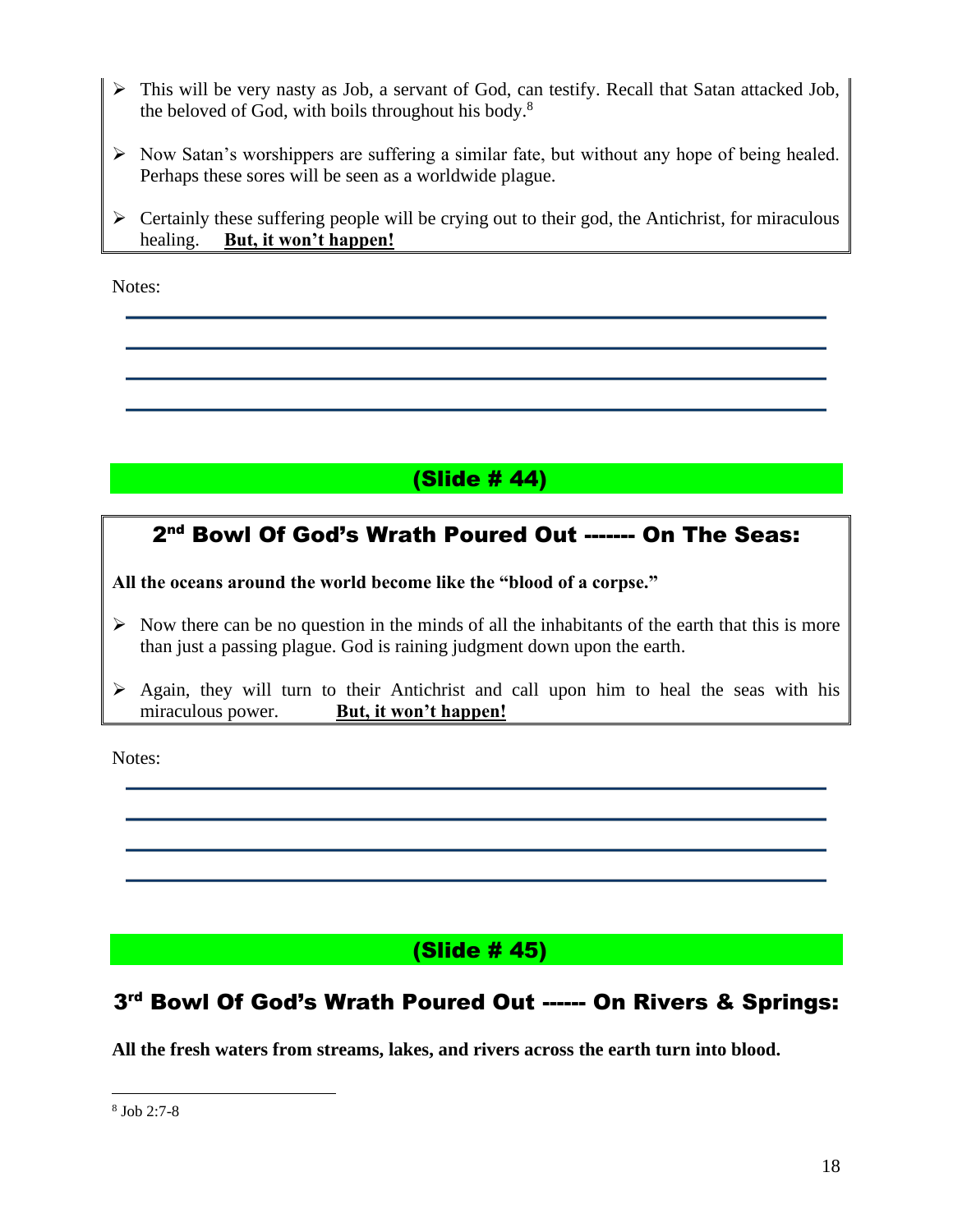Listen to the response from God's angel who was placed in charge of the waters on the earth:

….. they have shed the blood of saints and prophets, and you have given them blood to drink. It is what they deserve!" *Revelation 16:6*

**These bowls of wrath poured out upon the earth are not about vengeance. The judgments of God are not vengeful. They are an expression of His righteous nature and His intense hatred of sin.** 

Listen to the response to these judgments from out of the altar where the souls of the martyrs reside and also where the prayers of the saints rise up before the throne of our Almighty God:

And I heard the altar saying, "Yes, Lord God the Almighty, true and just are your judgments!" *Revelation 16:7*

**Contrary to this viewpoint within the Kingdom of God, imagine the fear and confusion in the Kingdom of the World as suffering and frightened people cry out:**

➢ "Antichrist, our god, where are you? Remember your promises. Don't you care? Please, help us." **But, it won't happen!**

## (Slide # 46)

## 4 th Bowl Of God's Wrath Poured Out ------- On The Sun:

Here the wrath of God is poured out upon the sun resulting in tremendous scorching heat falling upon a populace that is covered with painful boils and having only bloody waters to drink.

 $\triangleright$  Yet, even in their unimaginable suffering, they will continue to curse Almighty God and look to their Antichrist for their deliverance from God's wrath:

"O' our beloved antichrist, please stop this. We've suffered enough. Remember your promises to take care of us." **But, it won't happen!**

Notes: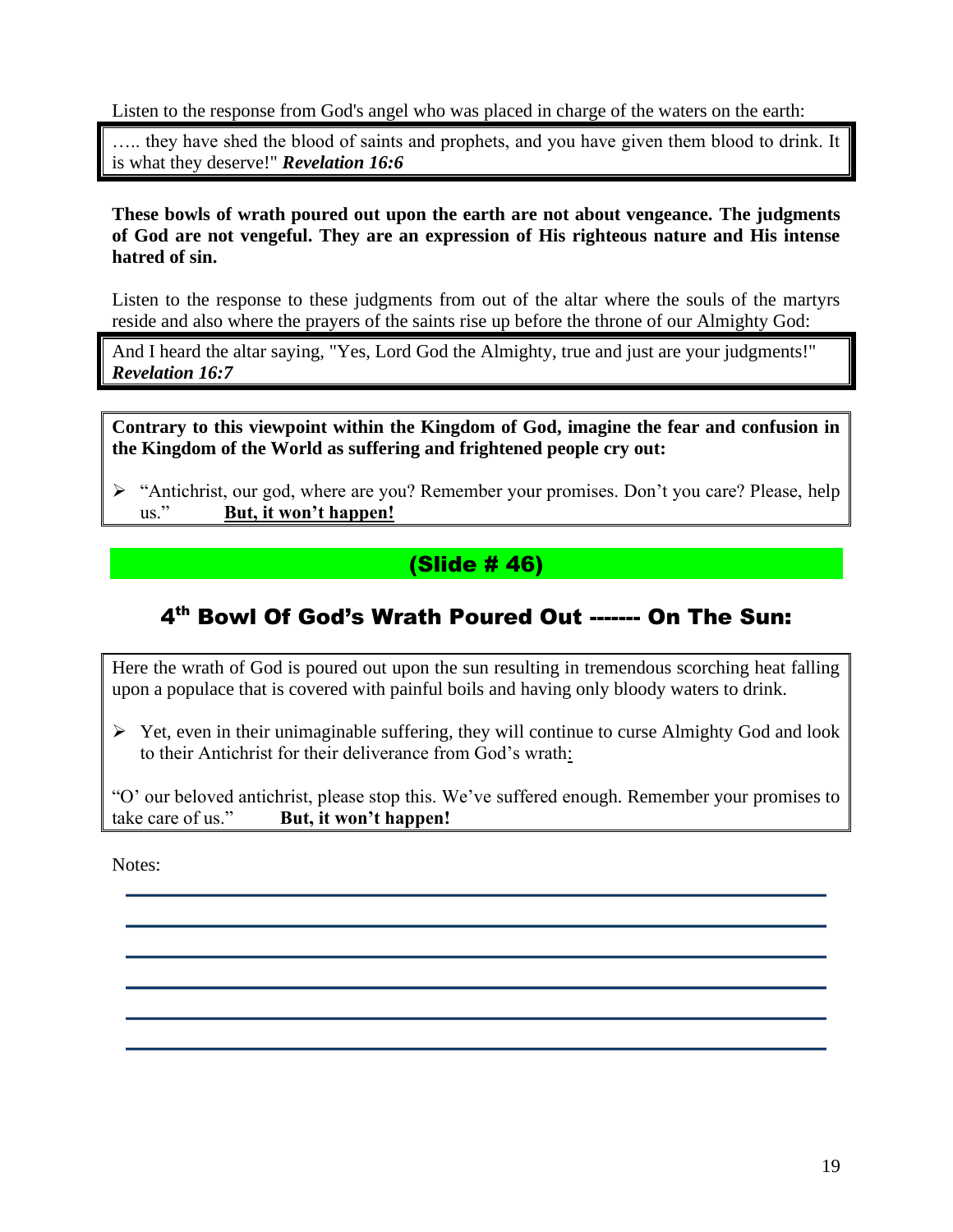## (Slide # 47)

## THE NEXT SESSION:

**First Read: Revelation 16:10 – 21 plus 19:11 – 21)**

## THE RETURN OF THE "KING"

- ➢ The Last Three Bowls of God's Wrath are Poured Out
- ➢ A Detailed Overview of the Battle of Armageddon
- ➢ Satan's Final Mission Strategies
- ➢ The Glorious Descent of the Messiah to the Mt. of Olives
- $\triangleright$  The 2<sup>nd</sup> Coming of Jesus Christ as the "King of kings"
- ➢ The "Lake of Fire" Receives its First Victims

## THE LAMB OF GOD - OUR TRUE